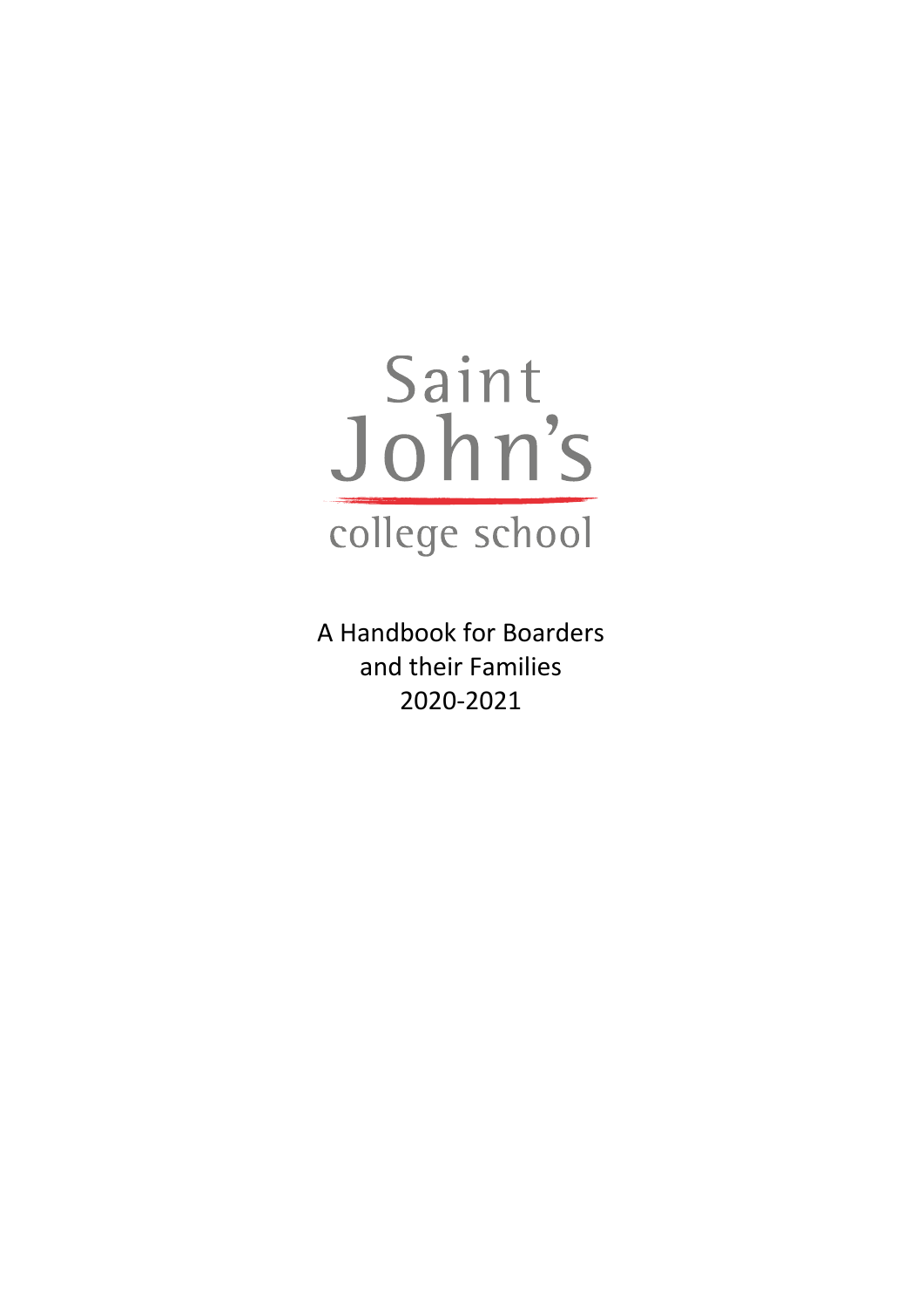# **Table of Contents**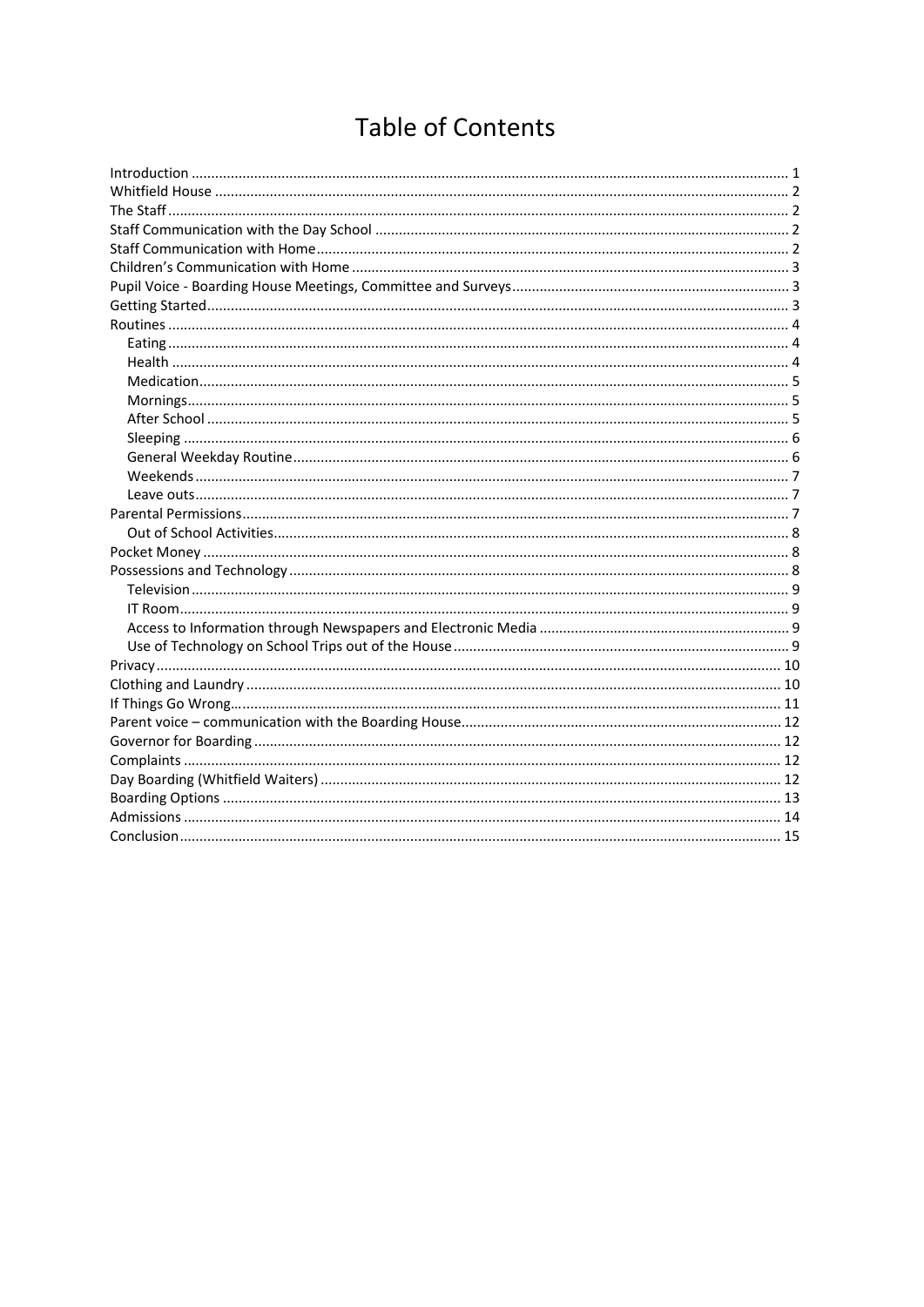# <span id="page-2-0"></span>Introduction

In the school's Ethos and Aims and the Manual for Pastoral Staff, the Headmaster states:

'Our aim as a school is to meet the individual needs, foster the aptitudes and nurture the growth of each child. We understand education to mean all that a child learns from the world of school. We believe that emotional and social well-being and growth, self-esteem and confidence are of prime importance in themselves and are inextricably linked with academic progress.

We believe that respect for children, faith in children and an ability to see the world through their eyes should inform our teaching and our care. Indeed, we see teaching primarily as an act of care. If we care about children, we will wish to notice and respond to a need, spot and develop a talent, discover and resolve unhappiness. If we evidence this care, children will feel secure and valued, and will value themselves and others.

A sense of community is of immense value to children and to families and it stems from our wish to understand and care for the whole child. Our care does not start and stop at the school gate. School is an extension of family life and we aim to know, understand and care for the families from which our children come.'

The Boarding House exists within the framework of the School as a whole and is run according to this ethos.

Boarding at St John's is based on the principle that the House should act as an extension of the child's family. The House has a relaxed and welcoming atmosphere which provides a happy and structured environment for boarders and their families.

As the Housemaster, I am responsible to the Headmaster for the care and welfare of all Boarders. A wide range of resident and non-resident staff also play crucial parts in the lives of boarders and their families. This is a task which we take on with enthusiasm. We try to be tolerant and forgiving and at the same time to provide a structure and sense of purpose to boarders and their families.

You are always welcome to visit your children. You may have a specific reason for coming or you may simply wish to spend some time with them. Perhaps you will want to take your child out for the evening (if so, please arrange this in advance with the Housemaster). Whenever you visit, it is important that you let the boarding house staff know that you are on site and sign your child out with the Senior Member of staff on duty. Please note that, other than at the beginning and end of term, parents are not permitted upstairs in the boarding house.

St John's is a warm, open and friendly school with none of the taboo often associated with Boarding Prep Schools. We all very much hope you will feel part of the excitement, enjoyment and sense of purpose that prevails amongst the Boarding community here.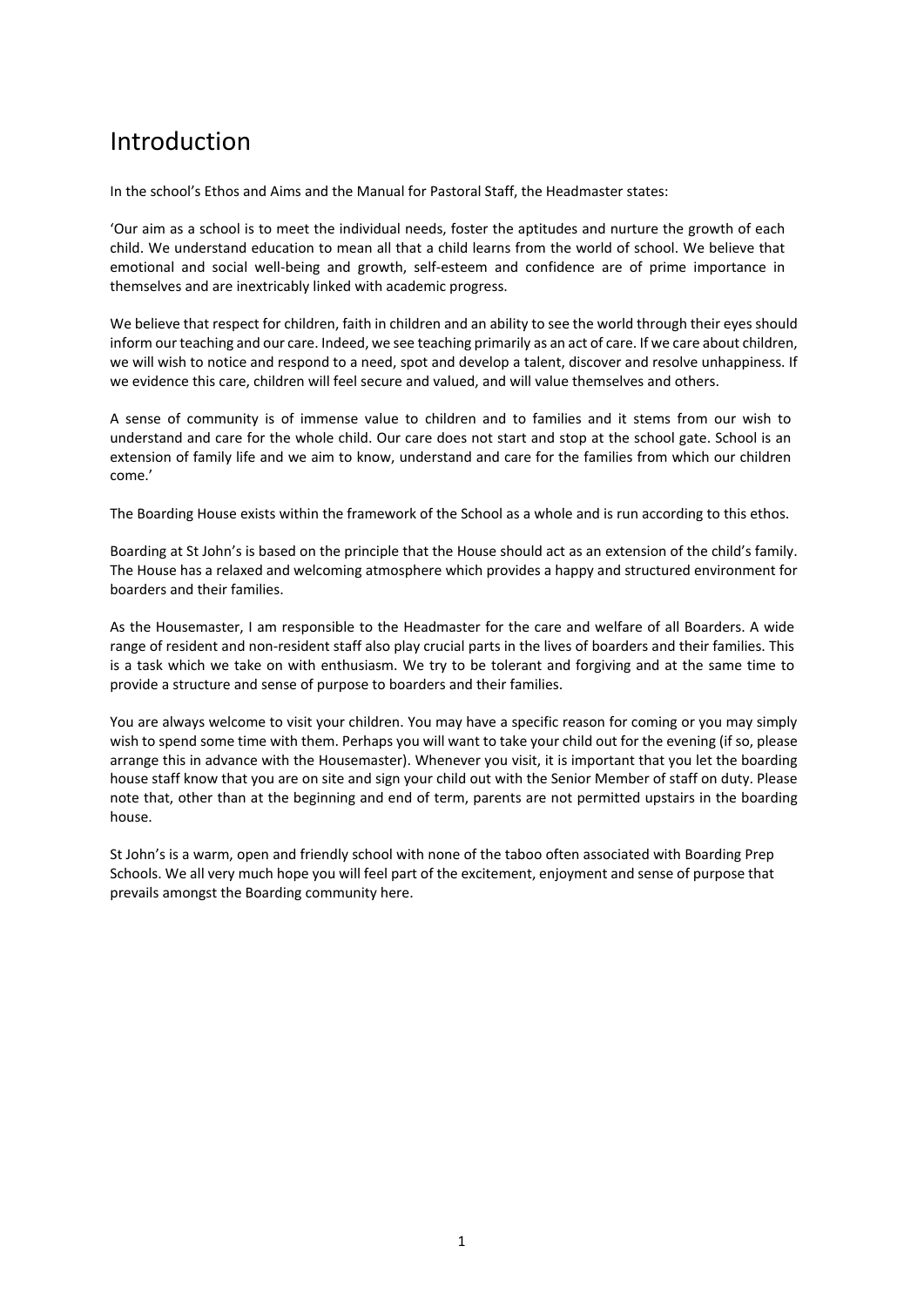# <span id="page-3-0"></span>Whitfield House

Whitfield House was renovated in 2011 and is exquisite in both design and comfort.

The Boarding House is situated two buildings down from Senior House at 69 Grange Road. It accommodates up to 40 boys and girls co-educationally. In addition to the dormitories and the common rooms, the children have access to all the facilities of Senior House, including the Library, Music school, Computer rooms, Indoor Swimming Pool, Sports Hall, Playing fields, Tennis Courts, and play areas. Once the school day is over, the school's facilities become very much the boarders' own.

Boarders are allowed to walk between Whitfield House and Senior House, provided that they are not on their own – the travel time by foot is 30 seconds and does not involve crossing roads.

Within the House itself, there are two main areas for socialising: the Kitchen and the Recreation Room. There is also a Library which is a designated 'quiet' space. Boys and girls mix freely within the House although washing facilities are separated and there is no inter-visiting between boys' and girls' bedrooms.

The House is both a house and a home. When you visit, you will find a House which feels like the type of home those of us with children recognise. There are children laughing, games being played. There are lost slippers and children who need a comforting smile and reassurance. Above all, there are people who are interested in the children and their families.

## <span id="page-3-1"></span>The Staff

The Housemaster is responsible to the Headmaster for the day to day running of the House and the welfare of the boarders. The Housemaster lives within the Boarding House and is assisted by a Deputy and House Parents. The Headmaster lives in the neighbouring house. We have a visiting School Nurse and she is a daily presence in the Boarding House.

The resident boarding staff are also supported by a number of 'day' staff who undertake duties within the House on weekday evenings and at weekends. When all the boarders are present, there will be four members of staff on duty. The balance of male and female staff is carefully planned and the children always have access to a wide range of adults. Overall, the Boarding House is staffed by a warm, caring, committed and friendly group of people from a wide range of backgrounds and with a wide range of interests, who all have a common interest in providing the most appropriate and supportive atmosphere within which your child as a boarder will grow and develop.

Members of the Boarding Staff can be contacted at their published school email addresses. It would be very helpful if any communication could also be copied to the Housemaster. Members of staff can also be contacted by telephone.

## <span id="page-3-2"></span>Staff Communication with the Day School

Liaison with staff in the day school is important, as it is in a day family. In many cases, a member of the boarding staff will be a child's day school tutor. In others, the day school tutor will be on duty in the House. In any case, there is formal and informal contact between the boarding staff and the children's teachers on a regular basis, with regard to work and life in general.

## <span id="page-3-3"></span>Staff Communication with Home

Parents will always be informed of any matters of concern and should feel free to let us know of any concerns either they or their child may have.

Parents are always welcome to visit their child and the level of informal communication between staff and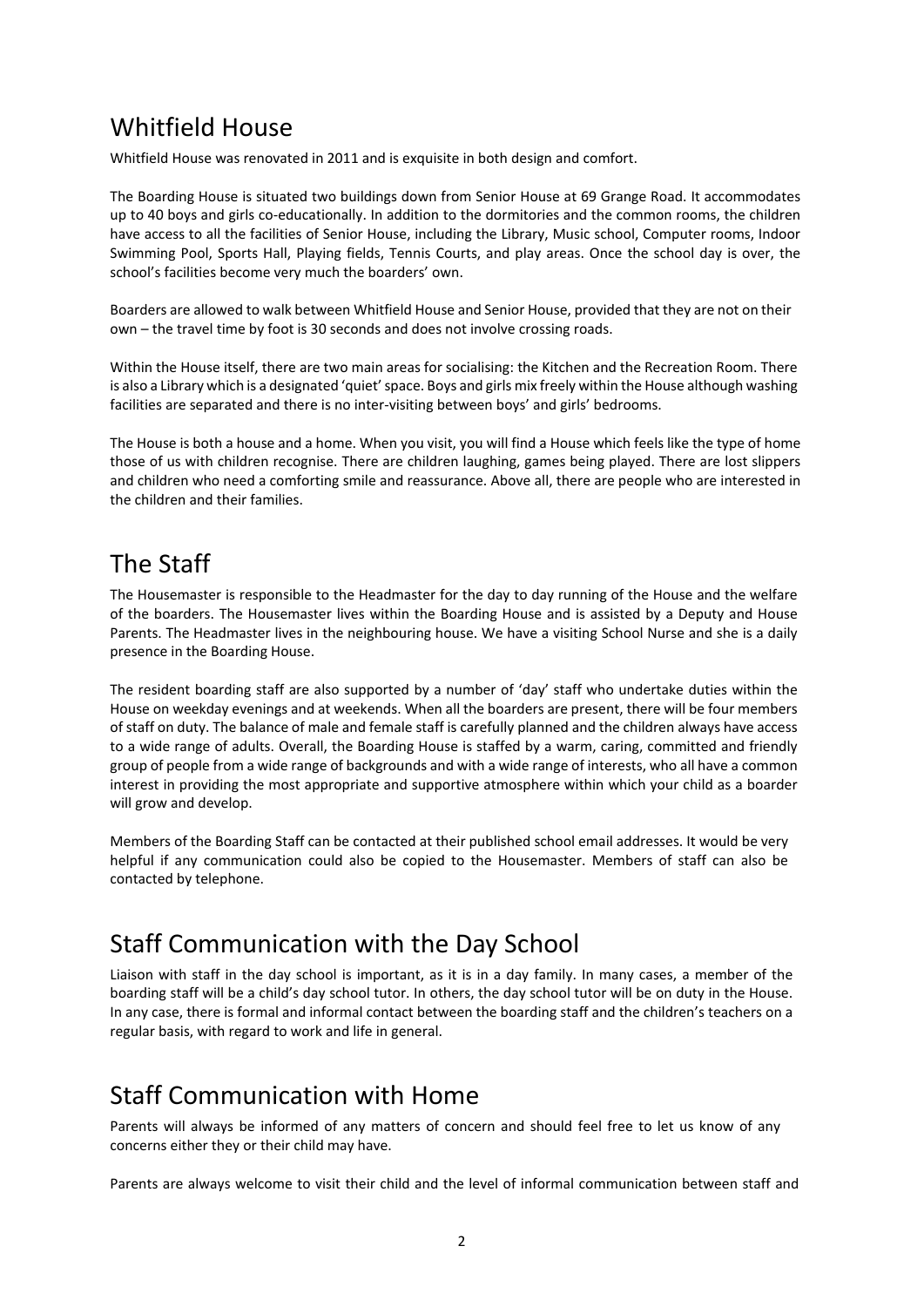parents is therefore naturally high. The Housemaster will contact the parents of new boarders regularly over the first few weeks to reassure that all is well and to resolve any queries or concerns. The Housemaster is always willing to meet with parents informally or by appointment for a private discussion.

For those parents who are unable to visit frequently, special arrangements for communication can be made as appropriate, using email, Skype or regular phone calls to ensure that parents are kept fully informed of their child's progress and welfare.

# <span id="page-4-0"></span>Children's Communication with Home

Children may communicate with their parents using the two private phone boothssituated within the Boarding House. Mobile Phones may not be used in the Boarding House. Some children prefer to use email and they have supervised access to this facility within the school's computer rooms. The Boarding House also has a Webcam and a Skype account and all boarders will have access to this technology to communicate with their parents.

If, when parents visit, they wish to speak privately with their child, the Library will be made available for this.

# <span id="page-4-1"></span>Pupil Voice - Boarding House Meetings, Committee and Surveys

In addition to the opportunities for informal communication between children and adults in the Boarding House, tutor meetings of staff and children take place within the routines of the Day School.

Children's views about their lives as boarders are sought during Boarding House meetings, Committee Meetings and Surveys. These are led by the Housemaster and Deputy Housemistress. The Committee is designed to give the children an opportunity to discuss any issues relating to their lives as boarders, to put their ideas forward for consideration and to raise any worries they may have.

There are also weekly meetings, throughout the term, which deal with Boarding House routines, Staying Safe Issues and Anti-bullying talks. Children are invited to contribute to the agenda for meetings and minutes are taken and displayed on the noticeboard in the Boarding House.

Boarder surveys are normally conducted biannually to give the children the opportunity to express their views with regard to their lives as boarders.

# <span id="page-4-2"></span>Getting Started

Getting used to boarding takes a little time and new boarders are given special consideration and care initially and this continues for as long as is necessary.

When a new boarder arrives, everyone within the House will be helping her or him to settle. An established boarder will be asked to guide the new boarder through the daily routines. In addition to this, the Housemaster meets with new boarders during their first week to answer any questions which may have come up and to find out how they've settled in. At the first half term, parents of new Boarders may be invited in to chat about how things are going. Clearly, boarders can talk to anyone at any stage and they do not have to wait for fixed appointments. The same goes for parents.

There is a 'Buddy System' in the House whereby the youngest boarders in the  $2^{nd}$  and  $3^{rd}$  Forms are 'buddied' with  $5<sup>th</sup>$  and  $6<sup>th</sup>$  Form boarders, in order to form friendships and to give the younger boarders another person to turn to with questions. Buddies sit together for one breakfast during the week and occasionally at Supper.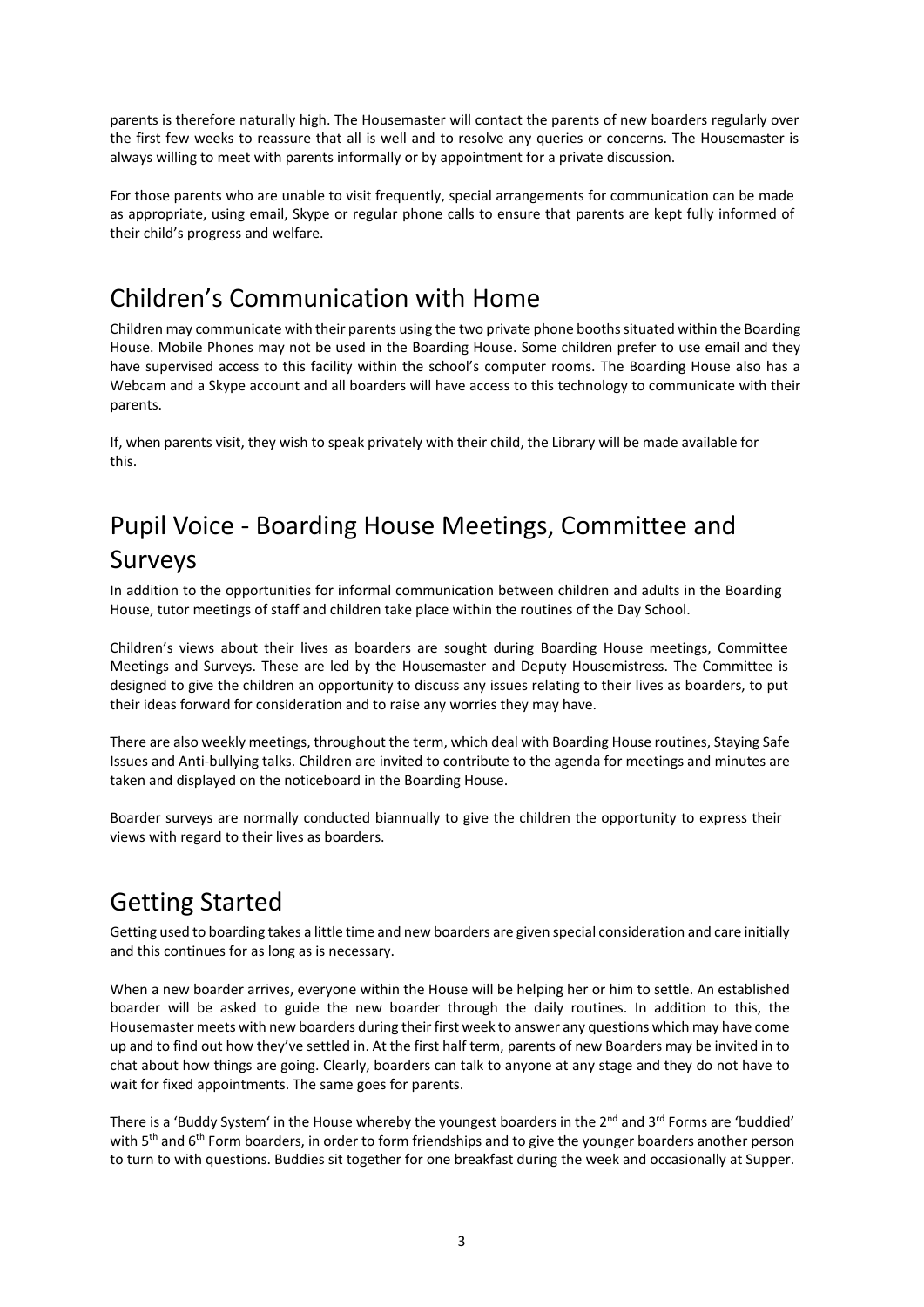# <span id="page-5-0"></span>Routines

## <span id="page-5-1"></span>**Eating**

Food is very important to all of us and particularly to growing children. There is always a careful line to be drawn between 'snacking' and eating a proper balanced meal and the Catering staff together with the Boarding staff, who eat with the Boarders, are aware of this. Food is provided at the following times:

| 7:00am | <b>Breakfast</b> | Tea,, juice, cereals, toast, butter, spreads, fruit, |
|--------|------------------|------------------------------------------------------|
|        |                  | a cooked breakfast.                                  |

All boarders come to breakfast at 7:00am. It is seen as a relaxed and quiet time when we can all look forward to the day ahead. It is also a chance for staff to give routine notices and for a rendition of Happy Birthday on a boarder's birthday. At the end of breakfast, boarders leave to complete half an hour's prep or music practice, before starting the school day.

| $10:10$ am         | Break            | Milk, fresh fruit, baguettes with a variety of fillings.                                                                                                                                                                                         |
|--------------------|------------------|--------------------------------------------------------------------------------------------------------------------------------------------------------------------------------------------------------------------------------------------------|
| 12.50pm            | Lunch            | Lunch is taken with all day staff and pupils. The cafeteria system<br>offers a choice of hot dishes, a vegetarian hot dish, a choice of<br>vegetables, cold meat and salad bar, a choice of puddings, fresh<br>fruit, cheeses, squash and water. |
| 4:10 <sub>pm</sub> | Afternoon<br>Tea | Tea,, squash, cakes/biscuits. Hot snack for<br>choristers going to chapel during Winter months.                                                                                                                                                  |
| 6:00 <sub>pm</sub> | Supper           | A hot dish, a selection of salad and fresh fruit, bread and butter,<br>fruit-based pudding, squash, milk                                                                                                                                         |

Supper is a meal for boarders and day boarders only, shared with the boarding staff. At the end of the meal, notices are given out and plans for the evenings' activities are announced.

The boarders also have bedtime snacks during the week (toast, cereal, milk) which they love and ensure that all children are full when they go to bed.

The School operates a strict 'NUT FREE' policy as we have a number of children with potentially fatal nut allergies. Boarders and their parents are asked to bear this in mind if bringing in food from outside the school.

### <span id="page-5-2"></span>**Health**

The Boarding House is the children's home and we care for the children based on this principle. We recognise that illness whether acute or chronic can be an unsettling time for children and their families and we do our utmost to look after the children in a warm and safe manner.

#### Managing Health on a Daily Basis

The School Nurse is on site from 8am a to administer prescribed medications and review any health concerns that have arisen overnight. Our School Nurse is a Nurse Practitioner who is able to assess and decide of a child needs to see the GP.

#### GP Services

We ask that boarders register as patients with a surgery within a short distance of the school, where they can be seen as NHS patients as required. If your child needs to see the GP, the School Nurse will be in touch with you to discuss this. The School Nurse will liaise with the surgery to arrange a suitable appointment for them. The School is happy to provide transport and chaperones for GP appointments but recognises that parents may wish to take their own child to see the GP.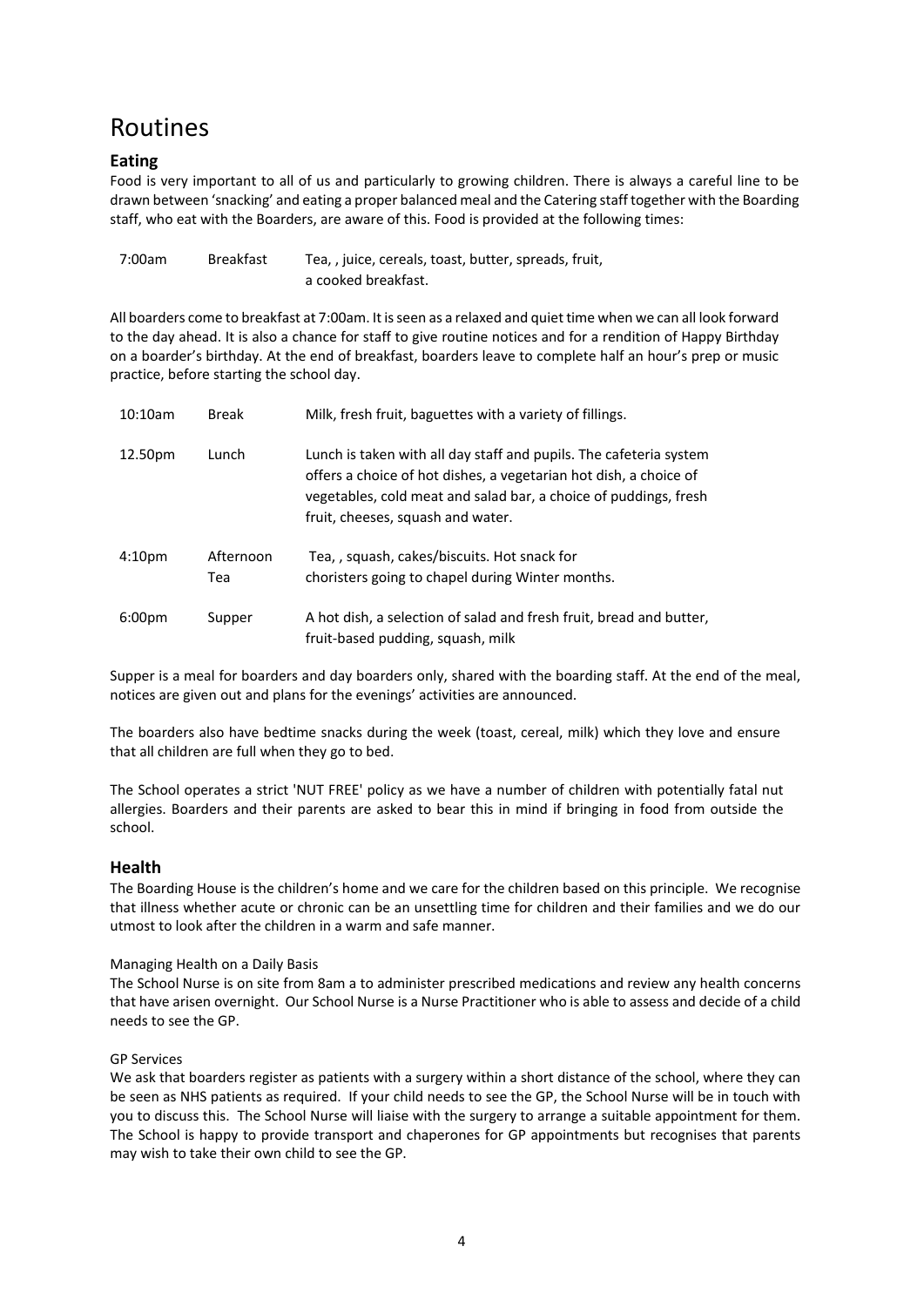### <span id="page-6-0"></span>**Medication**

If medication is prescribed for your child then this should be discussed with the School Nurse who will ensure that it is administered correctly. The School Nurse and Boarding House staff will arrange repeat prescriptions as required.

We keep the routine medication in the Boarding House that you would expect to find in any home: Paracetamol, Ibuprofen and Piriton that can be administered when a child is unwell. Boarding House staff will administer this to a child who is unwell according to School policy.

- If parents would like us to administer non-prescribed medications to their child such as cough medicine or regular anti-histamines, then please:
- Bring in suitable medication for your child's age
- Leave it in its original packaging
- Clearly mark it with your child's name

#### Chorister and Probationer Medical Needs

Dr Flinn from Huntingdon Road Surgery provides medical care and support for the College Choir.

### <span id="page-6-1"></span>**Mornings**

Boarders are responsible for the making of their beds after which they congregate downstairs in Whitfield House just before 7am before walking up to Senior House for breakfast. Once boarders have finished breakfast, they complete thirty minutes of music practice or prep prior to the start of the school day at 8.05.

School bags and sports kits do not come back to Whitfield House but stay in school overnight.

#### Music Practice

Boarders' music practice takes place each day after breakfast in the Music School. Each child has a practice room and a daily time allocated by the Director of Music, who is also responsible, along with other members of the department, for the supervision of music practice. While the Boarding House staff and the Music Department work closely together to ensure regular, high quality practice, it is also something that requires personal commitment and encourages the children to take responsibility for their own progress. There is a system for checking that music practice is carried out effectively and for providing help to those requiring it. Some boarders may have additional or alternative music practice times after the end of the school day, depending on their needs.

### <span id="page-6-2"></span>**After School**

#### After-School Activities

Having finished their tea, the boarders are encouraged to take part in the school's extensive after school activities programme, as published in the termly school calendar. These activities take place at the end of the school day and conclude by approximately 5.30pm.

Children who are not taking part in a specific club will have free time during which they can use any of the school's facilities providing they are not in use by others and appropriate supervision is available. Alternatively, they may simply wish to have some time playing with friends, reading a book or relaxing in Whitfield House, which is fully staffed at such times.

After supper, there are evening activities exclusively for the boarders. We try to tailor the activities to the particular interests and wishes of the children involved on any given evening. All the activities offered are available to boys and girls. Afternoon and evening activities include DT and craft activities, use of the school swimming pool, computer room and Library, games on the field such as rounders, tennis, football, frisbee or touch rugby and games in the Hall such as basketball or dodge-ball.

Homework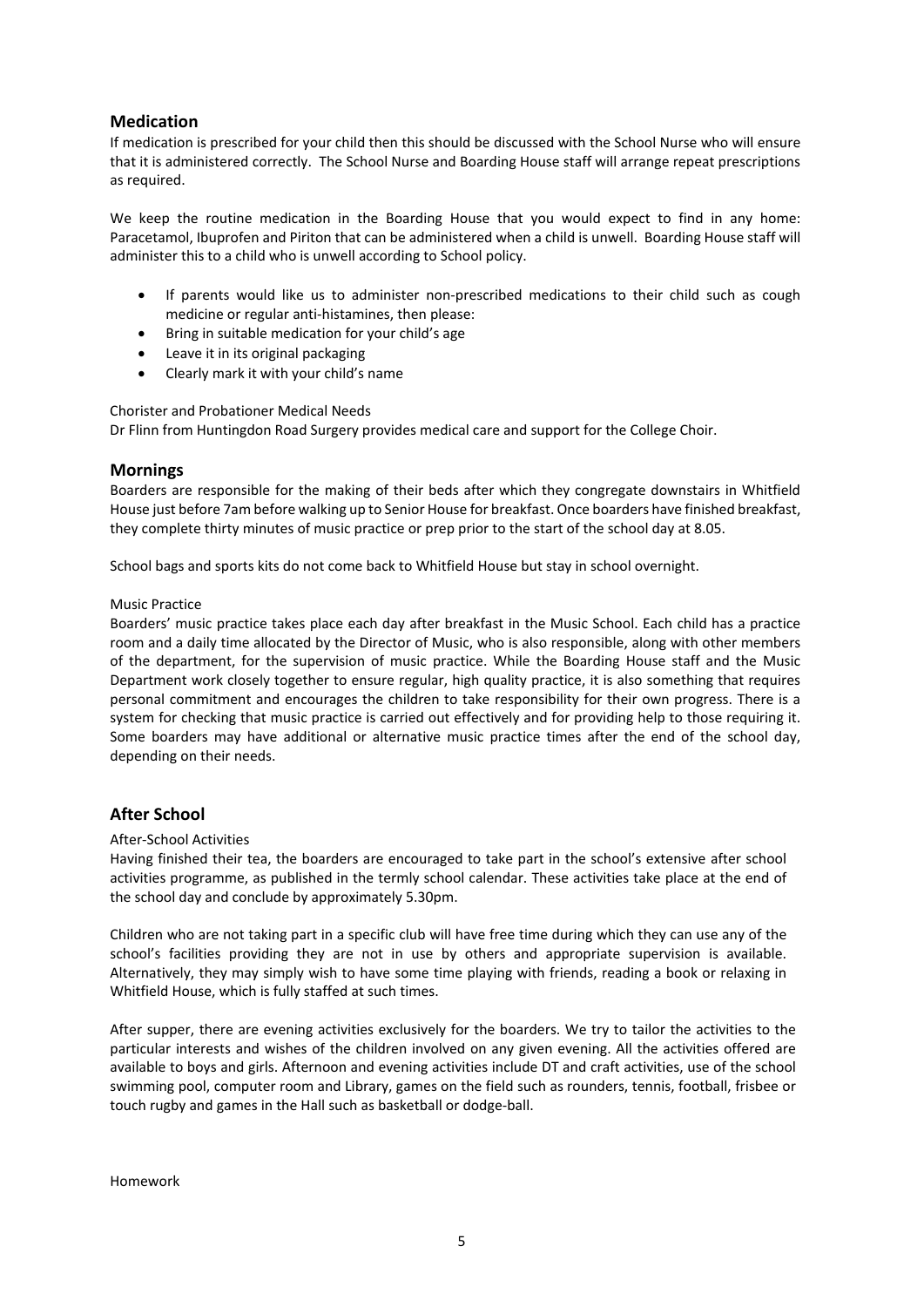'Prep' (homework) is done in one session before school and one session after supper, each of which lasts for 30 minutes. Older boarders may need to complete an hour of prep after supper, particularly at examination times or when they have preps to catch up. The children are divided into appropriate groups, each of which is supervised in a classroom by a member of the boarding staff who is available to help and guide them. Children may also have supervised access to the Library and the Computer rooms for any research or computer preps that are set.

Staff have access to a list of the subjects that have been set for Prep, each evening, and check that it is completed to an appropriate standard at the end of each session. Each child's prep is carefully monitored and staff provide support for those who need particular assistance. Once prep is checked, a member of staff will sign this off in the boarders' school planners. If boarders feel that they are falling behind, then they can speak with the Housemaster and be sure that he will be able to help in a supportive and appropriate manner. The liaison between Boarding and Teaching staff at St John's is excellent and if a boarder is struggling, appropriate support or provision is immediately put in place.

### <span id="page-7-0"></span>**Sleeping**

Getting enough sleep is very important, particularly when life is as active as it is at St John's. Bedtimes and lights out times have been planned to allow children as much free time as possible, balanced with appropriate rest. After lights out there should be no noise. If children have difficulty sleeping, they should talk to a member of staff and special arrangements can be made, as appropriate.

All activities will finish in time for boarders to arrive at the house in good time to start the bed routine. Exceptions to this can be made by senior boarding house staff if it is felt that boarders would benefit from more time to unwind prior to bed. This might be the case following e.g. a concert, play or a late finish to the Chapel Routine for Choristers.

Children may not at any time enter the private accommodation of the resident staff. If they have a problem with getting to sleep, they have access to call points outside their dorms; these provide a direct line to the member of staff on overnight duty. If a child is up in the night, movement sensors are fitted throughout the house and these alert the member of staff on overnight duty so that an adult is always ready to help.

### <span id="page-7-1"></span>**General Weekday Routine**

(This differs slightly for the Choir – please see the Chorister and Probationer Handbook for details)

| 6:40am             | Wake up                                                                               |
|--------------------|---------------------------------------------------------------------------------------|
| 7:00am             | <b>Breakfast</b>                                                                      |
| 7:30am             | Prep or Music Practice                                                                |
| 8:05am             | Boarders start their school day or continue with prep or music practice when required |
| 8:35am             | Registration, Assembly, Tutor time                                                    |
| 9.05am             | School                                                                                |
| 4.10pm             | Afternoon Tea and registration                                                        |
| 4.20pm             | After School clubs                                                                    |
| 4.30pm             | Boarding House Activities begin                                                       |
| 6.00 <sub>pm</sub> | Supper                                                                                |
| 6.30pm             | Prep followed by evening activities                                                   |

| <b>Form</b>        |              |              |              |              | b            |
|--------------------|--------------|--------------|--------------|--------------|--------------|
| 8.00pm             | Get clean    |              |              |              |              |
| 8.15pm             | Get reading  | Get clean    |              |              |              |
| 8.30pm             | Get to sleep | Get reading  | Get clean    |              |              |
| 8.45pm             |              | Get to sleep | Get reading  | Get clean    |              |
| 9.00 <sub>pm</sub> |              |              | Get to sleep | Get reading  | Get clean    |
| 9.15pm             |              |              |              | Get to sleep | Get reading  |
| 9.30pm             |              |              |              |              | Get to sleep |

Bedtimes start 30 mins earlier on Monday & Wednesday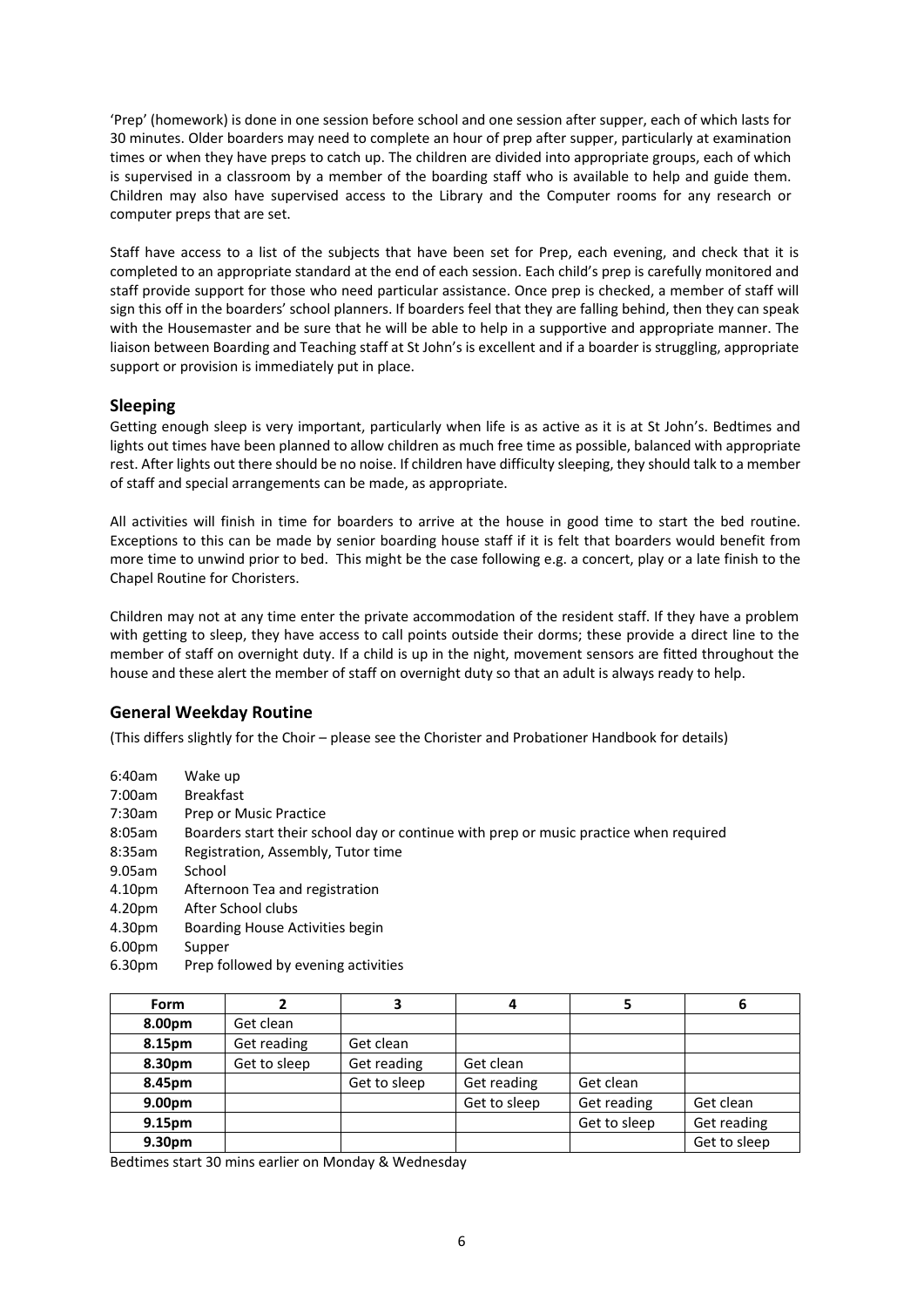### <span id="page-8-0"></span>**Weekends**

Boarders are free to leave at the end of the school day on Friday, returning in time for bed on Sunday evenings or Monday morning instead. Some boarders will remain on Friday night in order to attend optional sports coaching or drama rehearsals on Saturday morning.

### <span id="page-8-1"></span>**Leave outs**

'Leave outs' is the term we use for boarders going home or being taken out by parents. Choristers and Probationers may have commitments at weekends and other boarders may have sports coaching/ tournaments. However, if/once they are free from commitments they may go home on any weekend. Boarders return to the Boarding House on Sunday evening, half an hour before bedtime or Monday morning before school commences.

Parents who wish to set up a standard arrangement for leave outs are asked to inform the Housemaster at the start of each term. Should a standard arrangement need to be changed, either on a temporary or permanent basis, parents should inform the Housemaster by email or in writing by Thursday lunchtime of the weekend in question.

For Chorister and probationer parents, leave out requests must be notified to the Housemaster by email or in writing by Thursday morning of the week in question. It is important that we know by this time so that we can arrange appropriate activities and catering for the weekend.

We operate a boarding system designed to meet the needs of families wherever possible. Parents may, of course, visit during the week and children may, by arrangement with the Housemaster, be taken out during the week.

## <span id="page-8-2"></span>Parental Permissions

There are a few activities for which we need specific written permission from parents, as follows:

- **Swimming.** If a boarder wishes to take part in supervised evening swims, parents must complete the relevant permission form. Staff supervising the swim will be acting 'in loco parentis' and will hold a current RLSS/ASA Rescue and Resuscitation certificate.
- **Cycling.** Boarders are allowed to cycle in Cambridge. They must be accompanied by a member of staff at all times and boarders must wear suitable high visibility clothing, cycle helmets and use bike lights when necessary. Form 5 and 6 boarders who live close to school are able to cycle home at weekends or for leave outs. Additional permission will be needed from parents in this instance.
- **Punting.** Boarders, when with their families or with an appropriately staffed 'House' outing, have access to Punting on the River Cam. Punts are available for hire from the Cripps Court Porters Lodge in St John's College.
- **Walking into Cambridge.** With parents' permission, boarders are allowed to walk into Cambridge. The following restrictions apply:
	- o Children in forms 5 and 6 may travel without a member of staff in groups of no less than three, at least one of whom is a 6th Former. They must stay together when in town.
	- o Children in Forms 4 and below must be accompanied by a member of staff.
	- o All pupil groups walking into Cambridge MUST follow a set route which takes them safely across the roads between the School and the town centre.

### **All children have to sign in and out with a member of staff on duty whenever they leave or arrive back at Whitfield House.**

Each child going into town must have an emergency contact card, stored safely, which lists the contact number of the Kitchen in the Boarding House, where a member of staff will be to receive any calls, and the mobile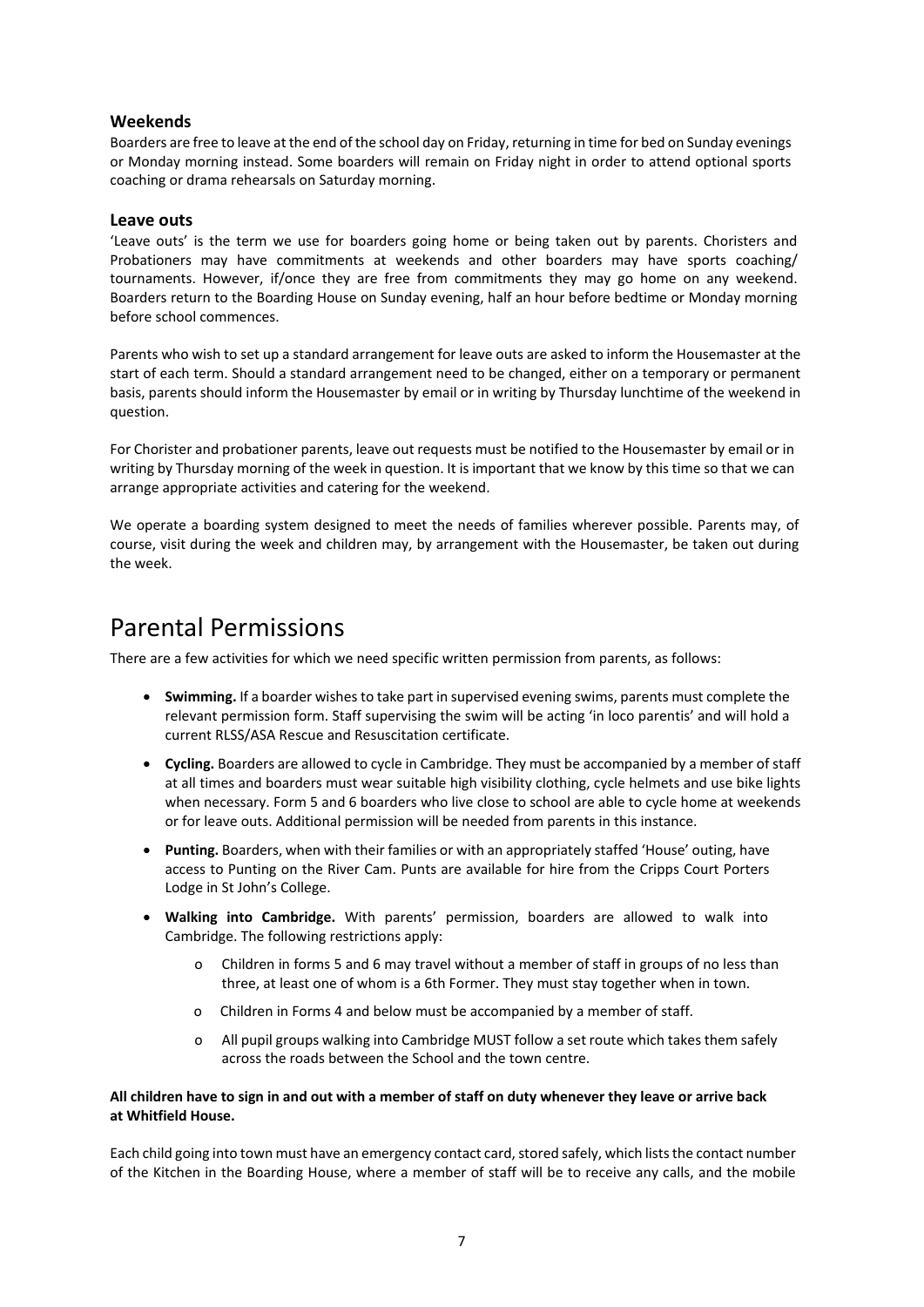number of the member of staff accompanying the children in town. Any child separated from their group should:

• stay in the shop or go to a nearby shop and ask a member of the shop staff to call one of the listed telephone numbers

or

• only if nearby, go to the Porter's Lodge at St John's College

### <span id="page-9-0"></span>**Out of School Activities**

There are occasions when boarders may undertake an out of school activity in the evenings that is not organised by the school, such as a music lesson or sports coaching. Parents must seek permission from the Housemaster for this to happen and also send written confirmation of the arrangements. The boarding house will not be able to arrange for travel to or from such activities.

## <span id="page-9-1"></span>Pocket Money

Pocket Money for Boarders is charged on the school bill. The recommended amount is set by the Housemaster and is billed in advance. Any pocket money that is not spent by a boarder is then refunded onto the next school bill.

A pocket money account is held for each of the Boarders and they can check how much they have spent and how much they have left. Boarders are encouraged to plan their expenditure wisely and, as such, they are not permitted to become 'overdrawn'. Pocket money is used for spending on recreational trips. The House staff take an active interest in the sensible management of the Boarders' accounts and monitor spending very carefully whilst encouraging children to understand and learn financial independence and responsibility.

Any cash brought in (which should only be with the parents' prior knowledge) should be given to the Housemaster for safe keeping.

All routine House activities such as films and 'treats' are included within the general fee arrangements and are not charged against pocket money. Very occasionally, activities may be organised which incur large expenditure (i.e. a Go Karting trip, etc.) and parents' permission for this to be added to the fees' account will be sought prior to any such event.

## <span id="page-9-2"></span>Possessions and Technology

Whilst boarders are welcome to bring personal items from home, they and their families are asked to bear in mind the following: Technology is an area that is in constant evolution and it is increasingly difficult to monitor and police a child's access to the World Wide Web. Unfortunately, the word 'Cyber-bullying' has become all too familiar and it is our concern for the safety and happiness of our boarders that has helped form our current policy on technology. Boarders are not permitted to access to Social Network sites, chat forums and text messaging services. Boarders are allowed to access the Internet and send and receive emails but this is always supervised and controlled by the school's Bloxx Internet Security programme. The children learn about all forms of bullying, including cyberbullying, during PSE lessons. We will constantly review our policy, just as the technology itself is constantly evolving.

- **Mobile phones, Smart Watches, Games consoles and Smart Notebooks (iPads etc.) should not be brought into the House.**
- Personal music players (MP3 players) are allowed. 3G enabled devices are not permitted. Kindle Readers, eBooks and MP3 players must be loaded with music or stories only; **videos, games and films are not allowed. Mobile phones without SIM cards may be used for listening to music.**
- Valuable jewellery and watches should not be brought into the House.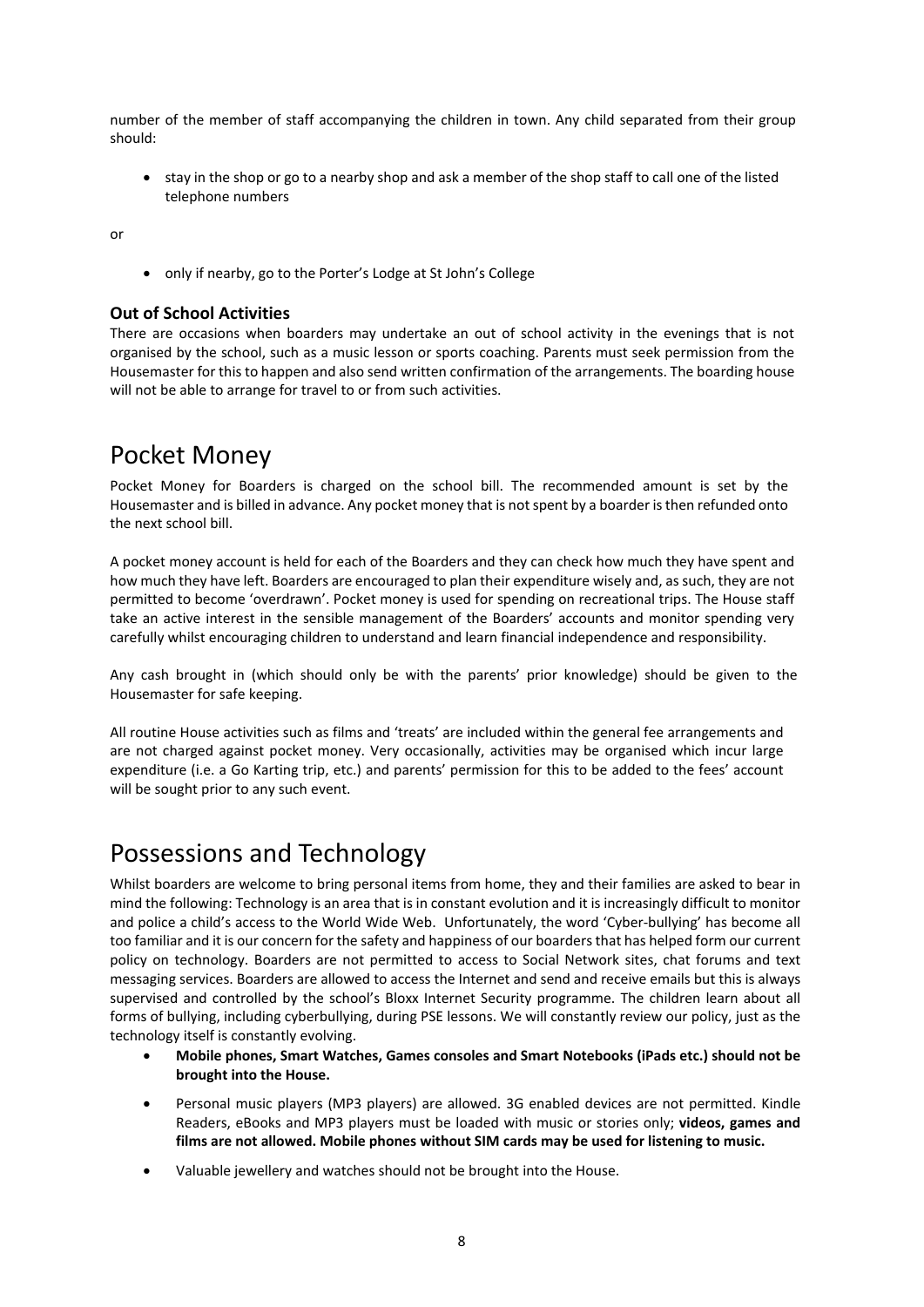- Valuable electronic equipment such as cameras, and speaker systems etc. should not be brought into the House.
- All items should be clearly named.
- Pinboards are provided for each boarder, and posters and other material for display may only be displayed on these boards. The Housemaster reserves the right to ask for items to be removed if he feels that they may cause offence.
- Stickers may not be put anywhere in the House.

Sports equipment, including balls of any description, should not be brought into the House. There are plenty available at school and we do not have sufficient storage for them in the children's dorms

### <span id="page-10-0"></span>**Television**

As a rule, there should be sufficient activities organised in the House for the children such that they should rarely feel the necessity to be watching television. However, it is understood that there will be times when children may need 'down time' and may wish to relax in front of the television. In such circumstances staff will monitor both programme content and viewing time.

- The watching of television is generally not permitted before supper, unless the weather is so inclement that playing outside is not possible.
- Staff will ensure that television programmes are appropriate for the children viewing them and that DVDs and videos are age appropriate.

### <span id="page-10-1"></span>**IT Room**

The IT room is available to children during prep times. Children do not have unsupervised access to this room or any other room where they may have computer access.

- Should the children wish to access the internet, permission must be requested from the supervising member of staff and details of the site that they wish to access should also be given.
- Supervising members of staff actively supervise the children's use of the computers, circulating around the room to ensure that they are aware of what each child is doing.
- Children may use the IT room to access their school email account, having sought permission. No other email accounts may be used by the children
- With the exception of approved educational websites, games may not be played during prep sessions in the IT room.

### <span id="page-10-2"></span>**Access to Information through Newspapers and Electronic Media**

Boarders are encouraged to access media through the use of ICT and the television. In addition, the Boarding House may order copies of weekend papers for delivery to Whitfield House and also copies of the magazine 'The Week' and 'First News'..

### <span id="page-10-3"></span>**Use of Technology on School Trips out of the House**

Mobile phones and games consoles may be taken on school trips, **subject to the approval of the member of staff running the trip**, and as long as they do not have access to the internet. If children wish to store their phones and/or consoles in the House for trips, they must be handed in to a member of staff and they will be kept safely and securely.

The use of personal games consoles on tours and trips is generally restricted to times of travel e.g. long coach journeys, flights and waiting at airports etc. Other than at these times, when they will be distributed to children by the staff, consoles tend to be kept by the supervising members of staff.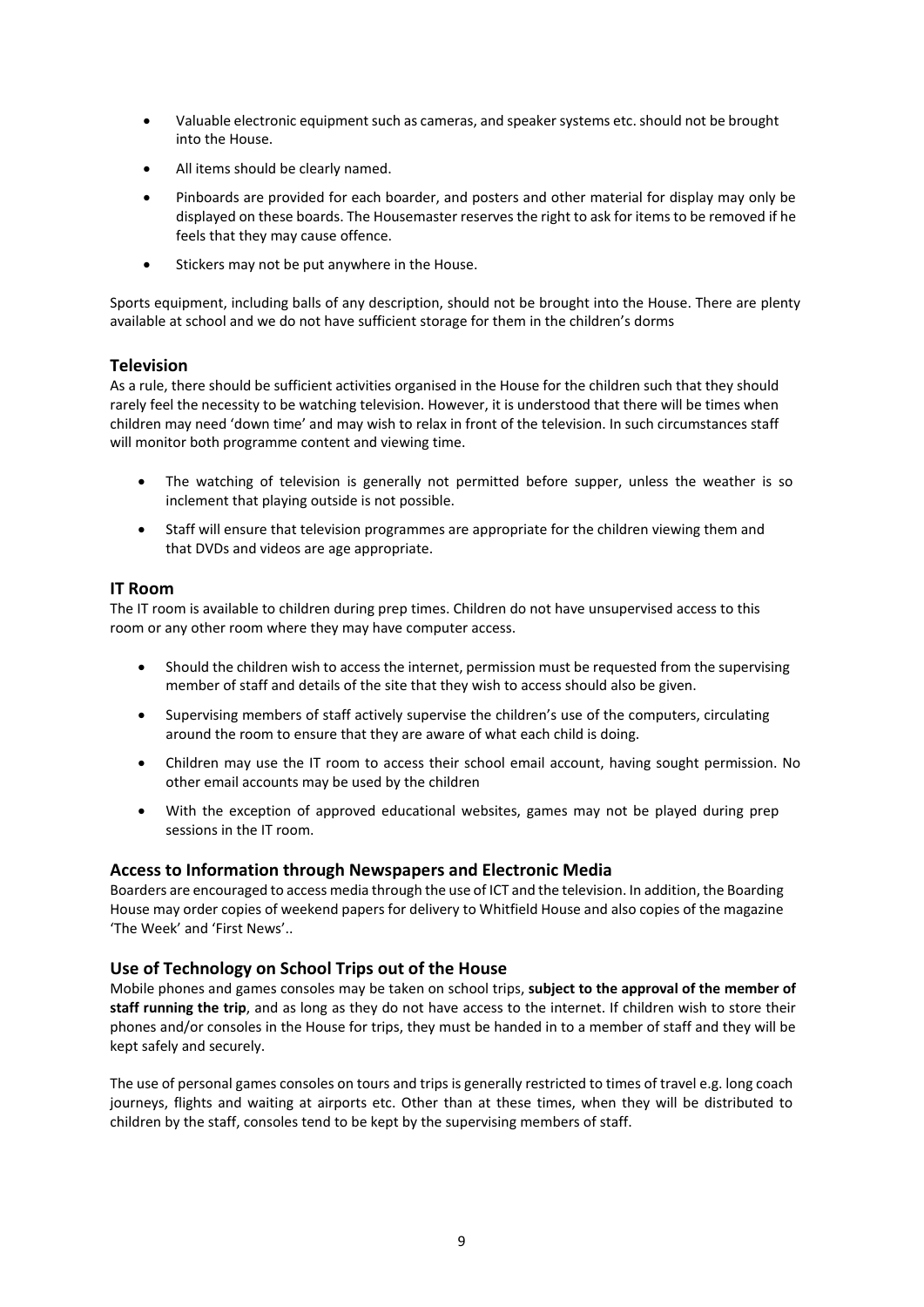# <span id="page-11-0"></span>Privacy

Children should be aware of the following important rules about privacy:

- Nobody should ever go through a child's personal items without the Housemaster's permission. If a member of staff needs to do so, this will only be done with the child and the Housemaster present. Such cases are very rare.
- Bedrooms are private areas. Children may not enter other people's bedrooms ('dorms') without permission from a member of house staff and may only remain while the person who issued the invitation remains there.
- Boys and girls are not allowed in each other's' dorms.

# <span id="page-11-1"></span>Clothing and Laundry

As part of developing a sense of personal worth and self-esteem, Boarders are asked to take pride in the way they dress and in the care of their uniform and 'casual' clothes.

There is a clothes wash every day and bed linen is washed forthinghtly. Boarders are encouraged, under supervision, to take responsibility for changing their own beds.

All clothing should be clearly named. Parents are asked to look carefully at the clothing list supplied and to follow its requirements.

If parents feel there is a need to provide more casual clothes than asked for in the clothing list (perhaps for a special event, party, etc.) they are asked to inform the Housemaster when the extra clothing is brought in.

The House staff help the boarders to maintain a respectable standard of dress and tidiness. Staff are available to help with personal organisation.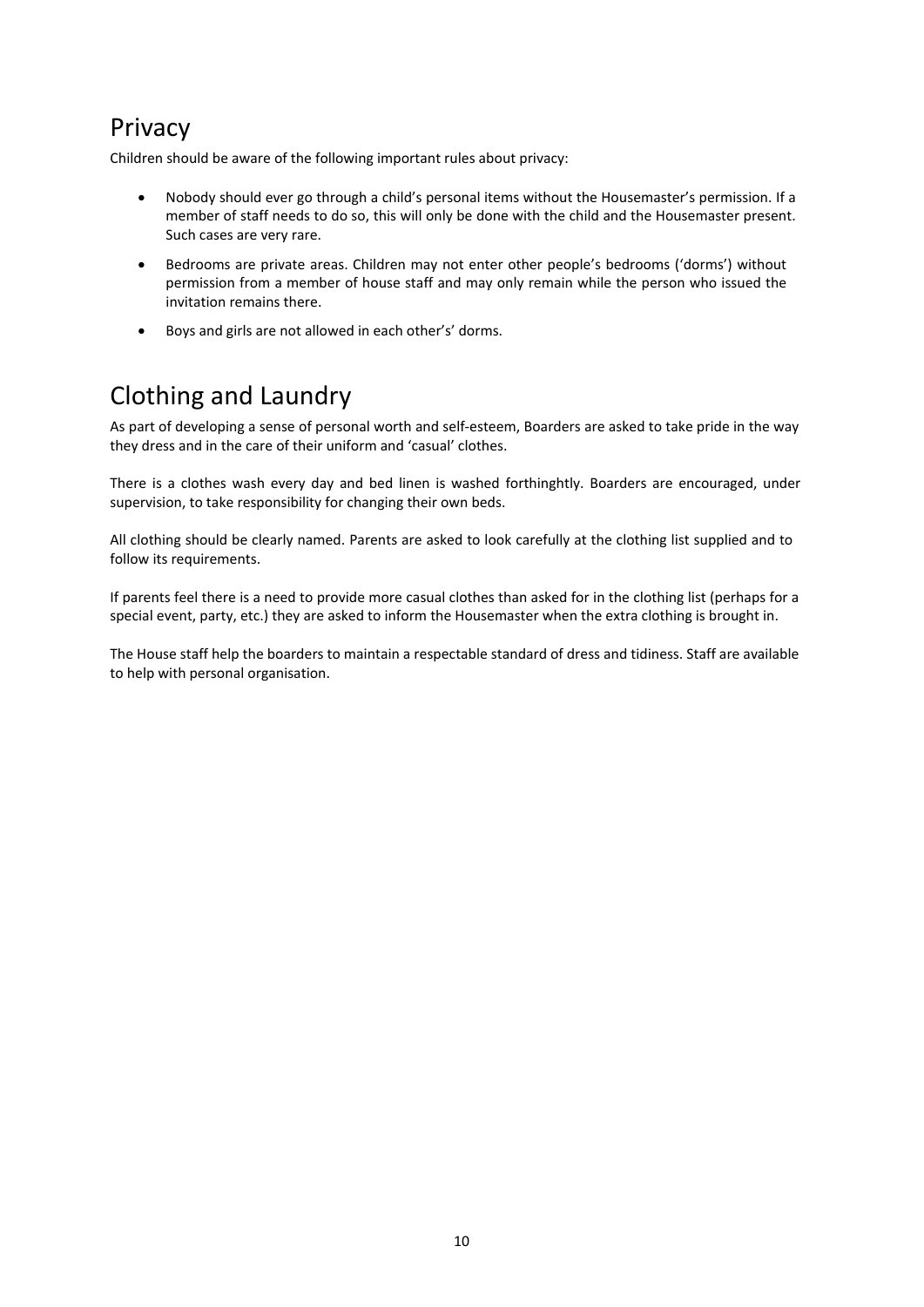# <span id="page-12-0"></span>If Things Go Wrong…

At St John's we are very fortunate in having a large number of adults to whom children and their families may turn if they feel something needs to be sorted out or if they have any suggestions. In the Boarding House, children's views are sought and respected with regard to any matters relating to their lives within the school, both informally through the day to day contact with individual staff or when notices are given out at mealtimes and more formally through discussion forums which are chaired by a member of the resident house staff.

There may be times when a boarder feels unhappy about being away from home or about something which has happened to her or him. If this arises then the most important thing to stress is that they should seek out an adult with whom they feel they can discuss it. The Housemaster is always available to talk to children and their families if there are any concerns about general routines or about managing life as a boarder, most of which can be quickly resolved. The concerns may be of a more serious nature and of course, in such cases, the Head may be consulted.

The following guidelines for children are displayed in every child's dormitory and in public areas around the House:

### **Is someone making you feel unhappy? Do you need to talk to an adult? Do you want to complain about something?**

If you are unhappy about any issue, or the way you are treated at school by another child or an adult, then you should speak to a grown-up who you feel you can trust.

You might choose to speak to:

- The Housemaster
- Deputy Housemistress
- House Parents
- Your Day School Tutor or Form Teacher
- The Headmaster
- The Deputy Head
- The School Nurse
- The Gap Students
- Anyone in your safety circle

If the matter is embarrassing for you, or you would prefer to talk with someone outside the school you could contact:

| <b>Independent Listener:</b>              | ISI (Independent Schools Inspectorate)                   |  |
|-------------------------------------------|----------------------------------------------------------|--|
| Sarah Upjohn 07593188450                  | Tel: 020 7600 0100                                       |  |
|                                           | Or by email:                                             |  |
|                                           | concerns@isi.net                                         |  |
|                                           | or by post: Independent Schools Inspectorate, CAP House, |  |
|                                           | 9-12 Long Lane, London EC1A 9HA.                         |  |
| <b>Childline (NSPCC)</b>                  | <b>Office of the Children's Commissioner</b>             |  |
| www.childline.org.uk                      | 020 7783 8330                                            |  |
| 0800 11 11                                | Or online at                                             |  |
|                                           | advice.team@childrenscommissioner.gsi.gov.uk             |  |
| Cyber bullying help: www.thinkuknow.co.uk |                                                          |  |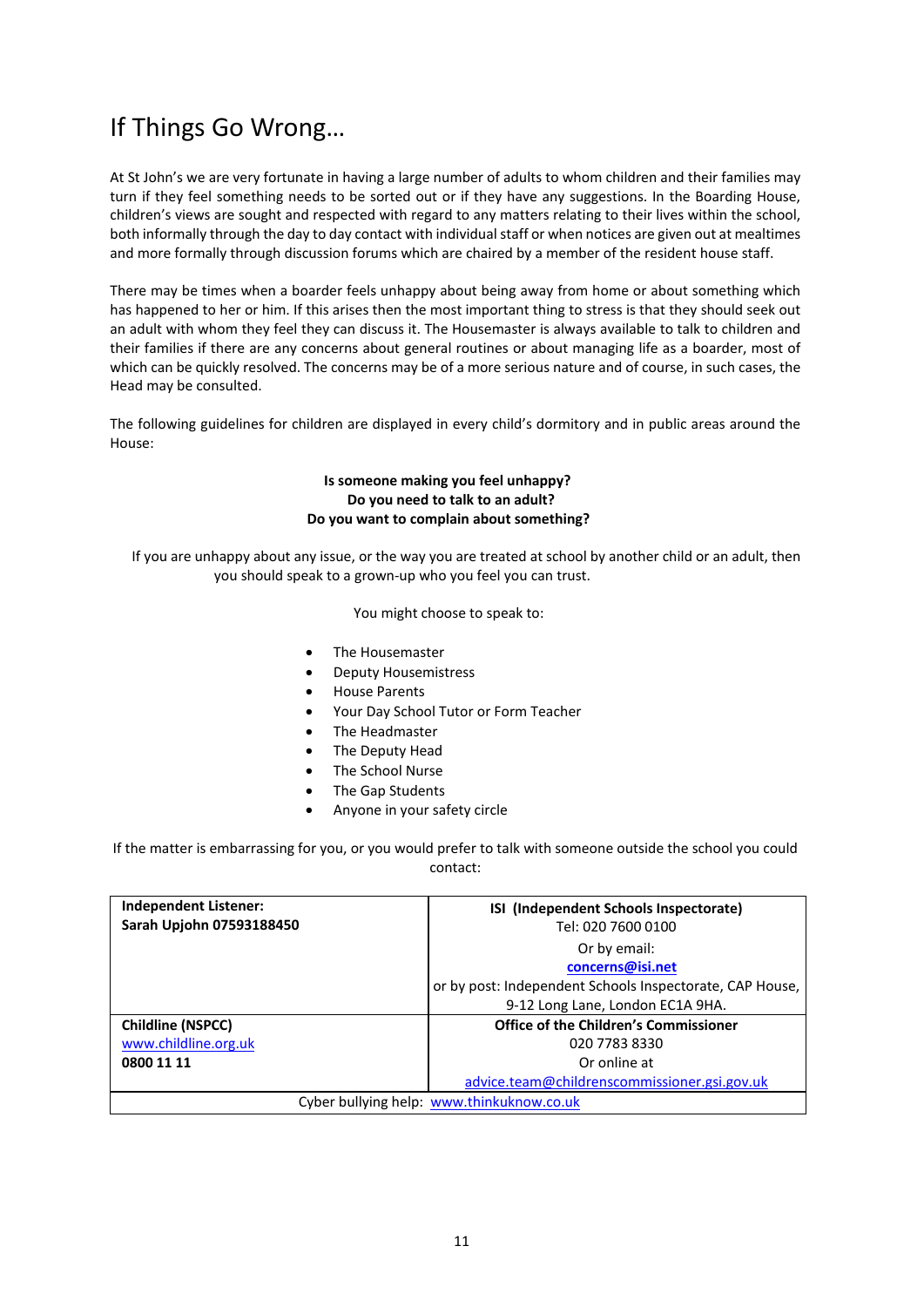# <span id="page-13-0"></span>Parent voice – communication with the Boarding House

As is the nature of boarding at St John's, it is important that parents understand and feel that they are a valued part of the boarding community. In addition to the informal discussions and chats with Boarding Staff throughout the school year, parents' views are sought formally through the biannual Parents' Survey views and the formal meetings between parents and the Housemaster. Both the survey and the meetings offer parents the chance to voice suggestions or worries and these will then feed into the annual review of all boarding routines and documentation.

It is important to deal with any concerns before they escalate. It is better to communicate these to boarding staff in person rather than by email. Once parents have let us know of any worries, boarding staff will follow these up with Senior Managers and academic staff/pastoral staff at School. Parents will be informed by Boarding Staff that their concern has been discussed and also of any actions that will be put into place to address the situation.

# <span id="page-13-1"></span>Governor for Boarding

At St John's, there are two distinct kinds of boarder: choristers/probationers and other boarders. It is important that the welfare of both groups of children is properly managed and the involvement of the governors is an important part of this process. A Governor for Boarding is appointed to communicate to the School's Governing Body a strong understanding of the welfare of all boarders when they are in school as boarders, or when they are in College performing their chorister duties. The rôle incorporates:

- A termly visit to the boarding house, to include:
	- o Discussion with the boarding house Independent Listener
	- o Discussion with groups of children
	- o Discussion with groups of staff
- Additionally, the Governor for Boarding might be expected to:
- Receive and review with the Housemaster any surveys of children's or parents' views
- Review documentation as appropriate, including:
- Self-Evaluation Form for boarding
- Boarding development plan
- National Minimum Standards for Boarding compliance documentation
- Housemaster's report to Governors (prior to Governors' meeting)

# <span id="page-13-2"></span>Complaints

Boarders are encouraged to voice both joys and worries and this takes place during forums which are held throughout the school year. If a boarder wishes to complain anonymously, then there is provision set up for this via the Forums and Complaints box in the Recreation Room. Details of how to complain, and the options of who to complain to (above), are posted in all dorms and in the phone boxes and public areas.

All complaints are taken seriously and are dealt with by the Housemaster, in consultation with the Headmaster and the Deputy Head. If parents wish to make a complaint they should contact the Housemaster and if the issue is still not solved, they should follow the procedures set out in the School's Complaints Policy which is available on the School's Website.

# <span id="page-13-3"></span>Day Boarding (Whitfield Waiters)

The Day Boarding facility at St John's allows children in the 7 - 13 age group (1st Form upwards) to enjoy the facilities and staffing of the Boarding House between 4.10pm - 8.00pm on weekdays. Some children stay because it offers a structured environment within which they can complete their Prep. Others stay simply to enjoy the company of their friends, and a large number stay as a first stage towards boarding.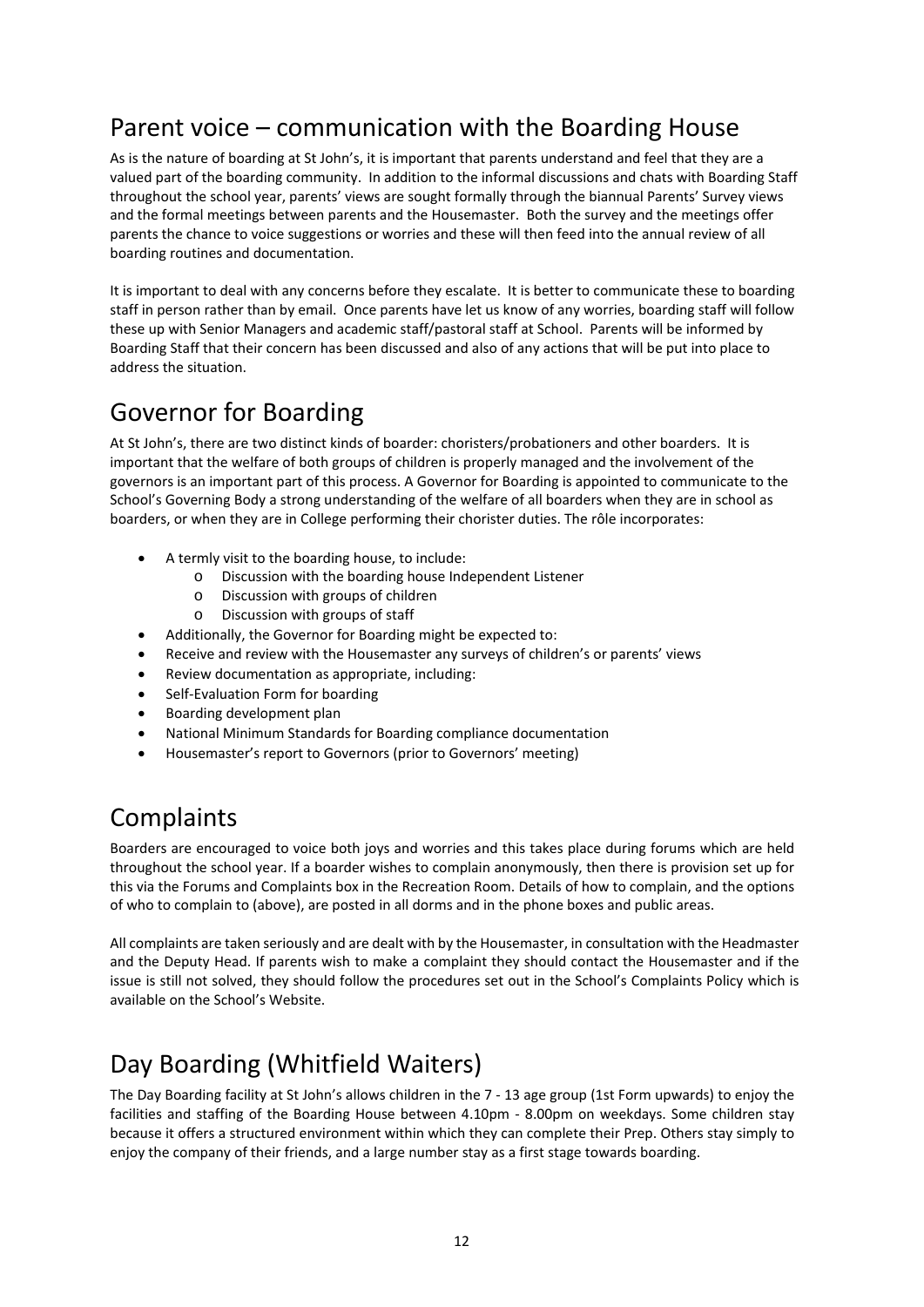Day Boarders have access to all of the facilities available to boarders with the exception of boarders' bedrooms (dorms) which are not available for reasons of privacy. Parents are free to collect their child at any time prior to 8.00pm although we ask that when they do collect their child they should seek out a member of staff to say goodbye and sign out.

Parents may request that their child should Day Board on any weekday/s throughout the term. Preference is given to regular Day Boarders within the limited number of spaces available but the facility is also available to parents on an occasional basis (subject to numbers) and in cases of emergency.

Prior to taking a Day Boarding place, parents may wish to discuss the provision with a member of the resident staff who will be able to answer any questions.

For further information about Day Boarding, please contact the Senior House secretary or the Housemaster's Administrator, by email or by phone.

## <span id="page-14-0"></span>Boarding Options

Although the majority of boarders at St John's are full boarders, the school is able to offer boarding options that can be tailored to meet the needs of families and pupils. With all boarding options, priority is given to children wishing to board for four or more nights per week.

### **Full Boarding**

Full boarding is for children who are with us from at least Monday to Friday night each week. Full boarding is charged per term and withdrawal from full boarding requires a half-term's notice.

#### **Flexi-boarding**

Flexi-boarding enables pupils board for a minimum of two nights per week (consecutive nights are preferred). A flexi-boarding place is booked on a termly basis, for the same nights in each week. It allows a boarder to pursue regular out of school activities that end late (sporting or musical, for example) and is an excellent stepping stone to full boarding, either at St John's or at Senior School.

Parents are able to book flexi-boarding on a termly basis subject to availability (priority is naturally given to Full Boarders).

#### **Temporary Weekly Boarding**

Occasional Weekly Boarding is useful for pupils who are considering becoming full boarders and would like to try it out, briefly, or for families who have a planned event/holiday and would like their children to be cared for in the boarding house for a week.

Weekly boarding runs from a Sunday evening through to 4.10pm on a Friday (or Saturday morning should a boarder wish to attend Saturday morning coaching) and is charged per week. The availability of Weekly Boarding depends upon the number of free beds available at any given time.

#### **Temporary Night Boarding**

Occasional Night Boarding allows parents to book a single night stay for their child in advance. Availability, again, depends on there being free space in the Boarding House.

#### **Sleepovers and Emergency Boarding**

Sleepovers are an opportunity for our current boarders to invite friends to stay, just as they would do when they are at home.

The boarding house will always offer emergency overnight boarding for pupils; when the unforeseen occurs, then pupils are welcome to stay the night and we are very happy to look after them and welcome them into our community. There is no charge for either sleepovers or for emergency boarding.

If you would like to know more about any of the boarding options detailed above, please contact the Housemaster.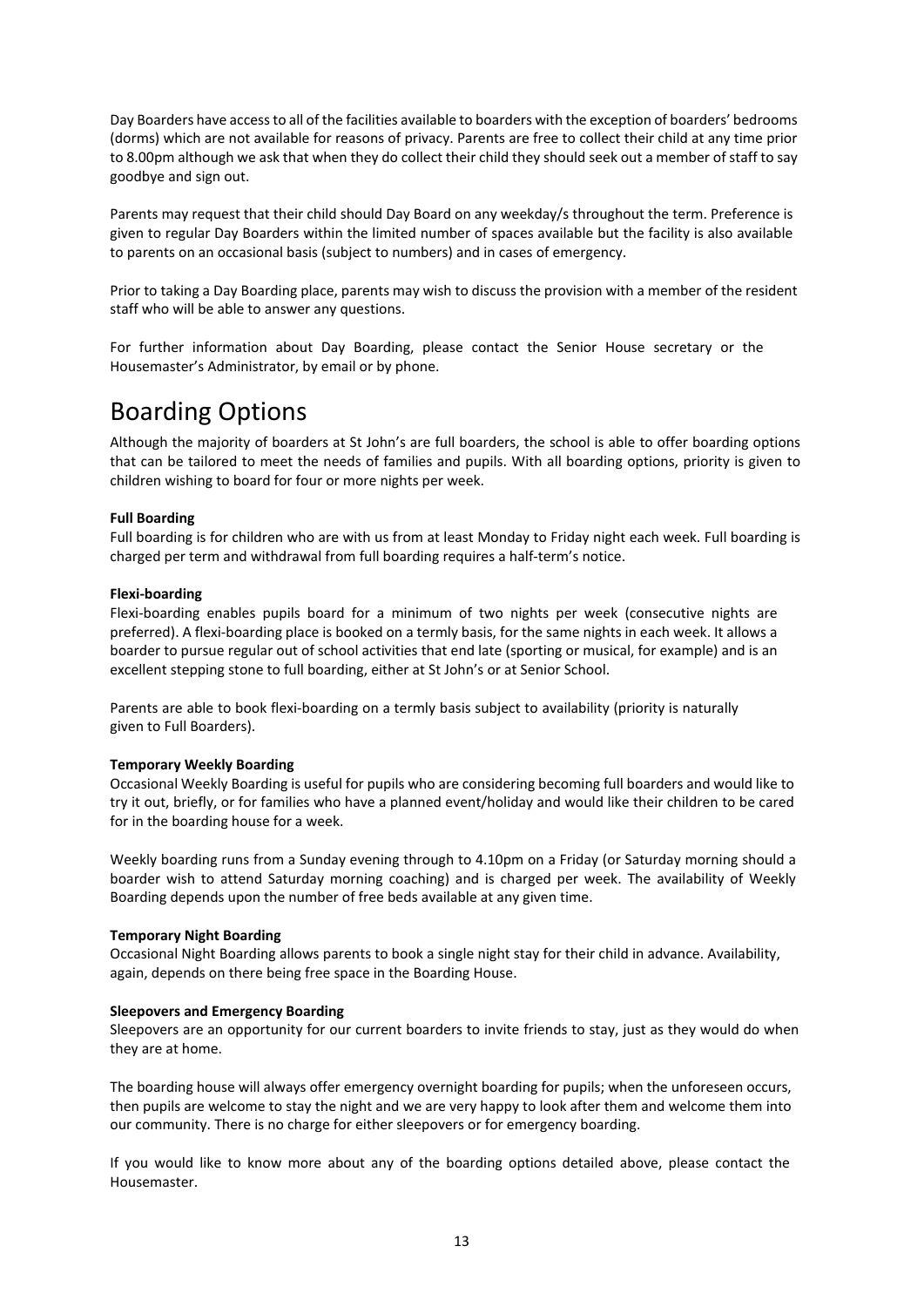# <span id="page-15-0"></span>Admissions

Children aged 8 and above are admitted to the Boarding House. Admission to the Boarding House depends on there being a place available within the day school and as this is not often the case, the majority of boarders (with the exception of the Choristers) are children who convert from day schooling at St John's. Admission of current day pupils to the Boarding House is organised by the Housemaster. Admission of boarders new to the school is managed by the Registrar and Heads PA.